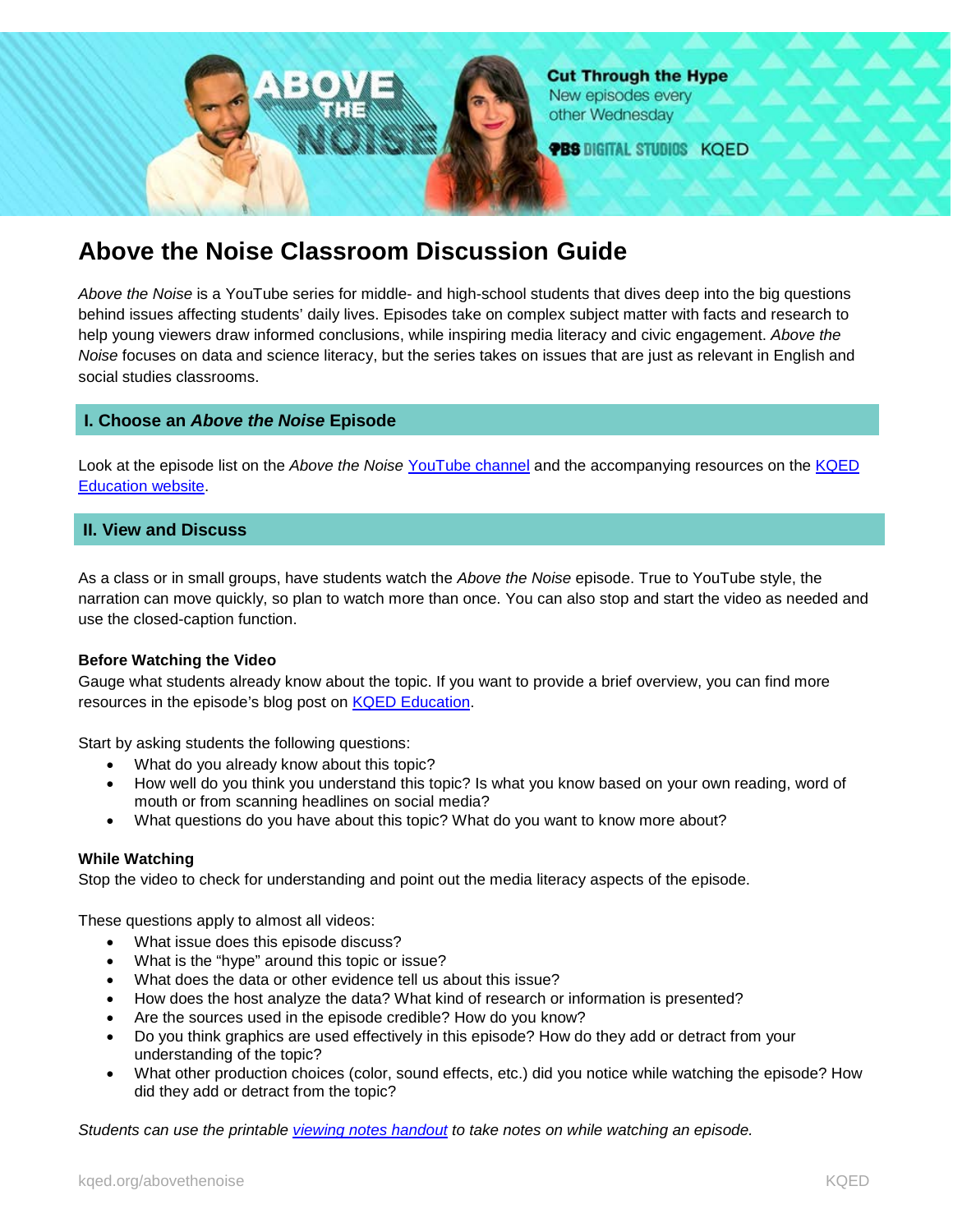# **After Watching**

Use the following questions to help students share their thoughts and internalize the media literacy strategies from the episode.

- Have your views on the topic changed? If so, how?
- Did the evidence provided in the episode help to change or refine your views? Explain.
- How would you respond to the "call to action" question at the end of the episode? (Give your students time to respond in the comments section of the YouTube page or on the episode page on [KQED Education.](https://ww2.kqed.org/education/collections/above-the-noise/))
- What did you learn about analyzing evidence from this episode that you can use when reading about other controversial topics or doing your own research?
- What is another aspect of this issue that you think should be studied further? What would your research question be?
- How might someone else look at the evidence presented in the video differently than you do?
- What questions do you still have about the topic? What is unclear?

If you and your students want to explore the issue further, you can review the research behind each episode and find links to further reading on the [Above the Noise collection page.](https://ww2.kqed.org/education/collections/above-the-noise/)

## **Standards Alignment**

This discussion guide aligns to the following standards. Individual *Above the Noise* episodes may align to other standards, depending on the episode's topic.

## **Common Core State Standards**

| <b>CCSS.ELA-</b>                       | Determine central ideas or themes of a text and analyze their development;          |
|----------------------------------------|-------------------------------------------------------------------------------------|
| Literacy.CCRA.R.2                      | summarize the key supporting details and ideas.                                     |
| CCSS.ELA-                              | Integrate and evaluate content presented in diverse media and formats,              |
| Literacy.CCRA.R.7                      | including visually and quantitatively, as well as in words.                         |
| <b>CCSS.ELA-</b>                       | Delineate and evaluate the argument and specific claims in a text, including the    |
| Literacy.CCRA.R.8                      | validity of the reasoning as well as the relevance and sufficiency of the evidence. |
| CCSS.ELA-                              | Analyze how two or more texts address similar themes or topics in order to build    |
| Literacy.CCRA.R.9                      | knowledge or to compare the approaches the authors take.                            |
| <b>CCSS.ELA-</b><br>Literacy.CCRA.SL.3 | Evaluate a speaker's point of view, reasoning, and use of evidence and rhetoric.    |

## **Next Generation Science Standards**

The *Above the Noise* series was developed to model critical thinking about current issues. By delving into the science and background research of the issue presented in each episode, we ask students to engage in science and engineering practices--to look beyond the headlines, ask questions, evaluate the data and make conclusions. While this guide does not cover individual episodes, you will find videos that align more specifically to Disciplinary Core Ideas and Crosscutting Concepts within the NGSS.

| <b>NGSS Science and</b><br><b>Engineering Practice 8</b> | <b>Obtaining, Evaluation and Communicating Information</b><br>Scientists and engineers must be able to communicate clearly and persuasively<br>the ideas and methods they generate. Critiquing and communicating ideas<br>individually and in groups is a critical professional activity. |
|----------------------------------------------------------|-------------------------------------------------------------------------------------------------------------------------------------------------------------------------------------------------------------------------------------------------------------------------------------------|
|----------------------------------------------------------|-------------------------------------------------------------------------------------------------------------------------------------------------------------------------------------------------------------------------------------------------------------------------------------------|